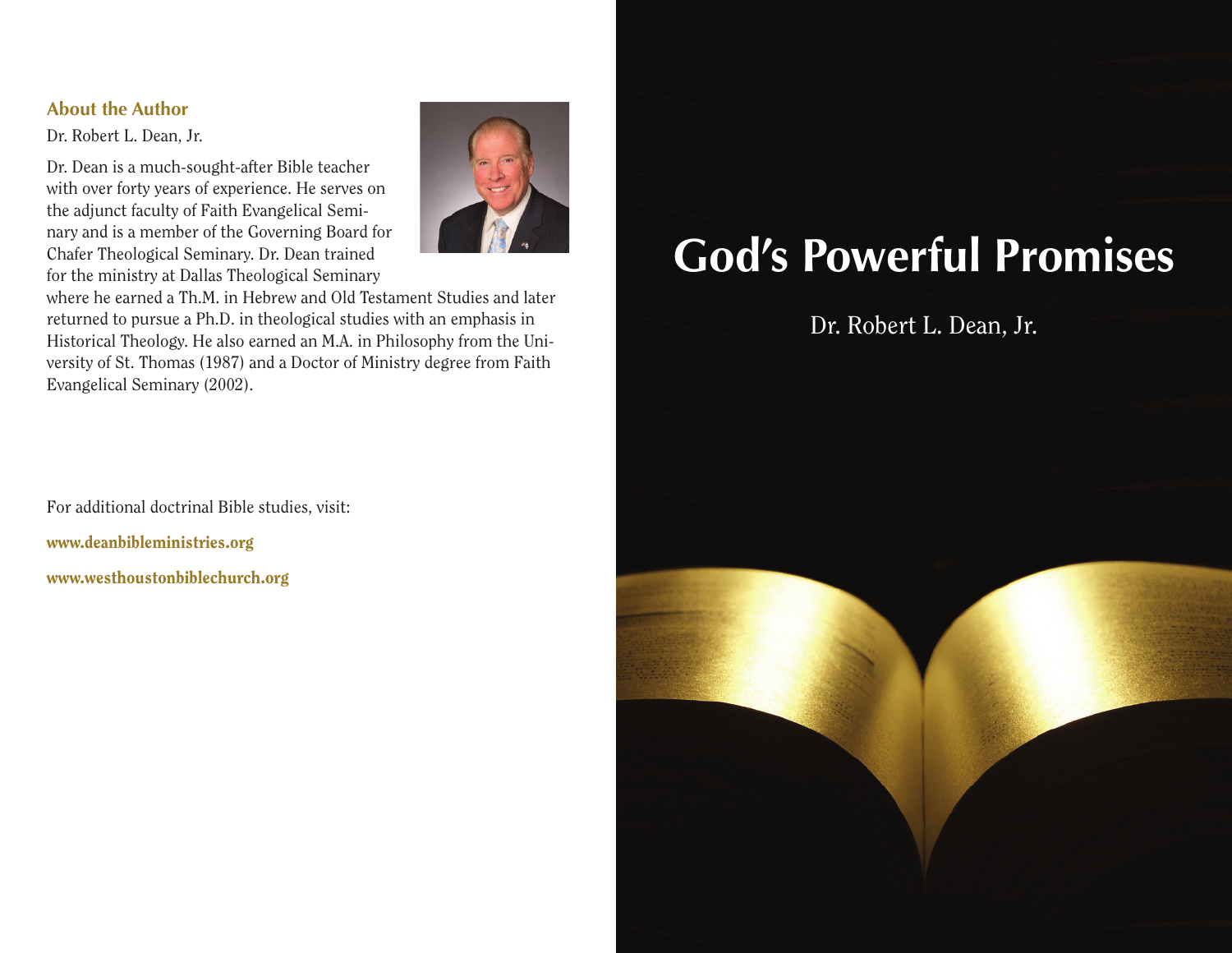For additional Bible study materials by Dr. Robert L. Dean, Jr., please visit: www.deanbibleministries.org www.westhoustonbiblechurch.org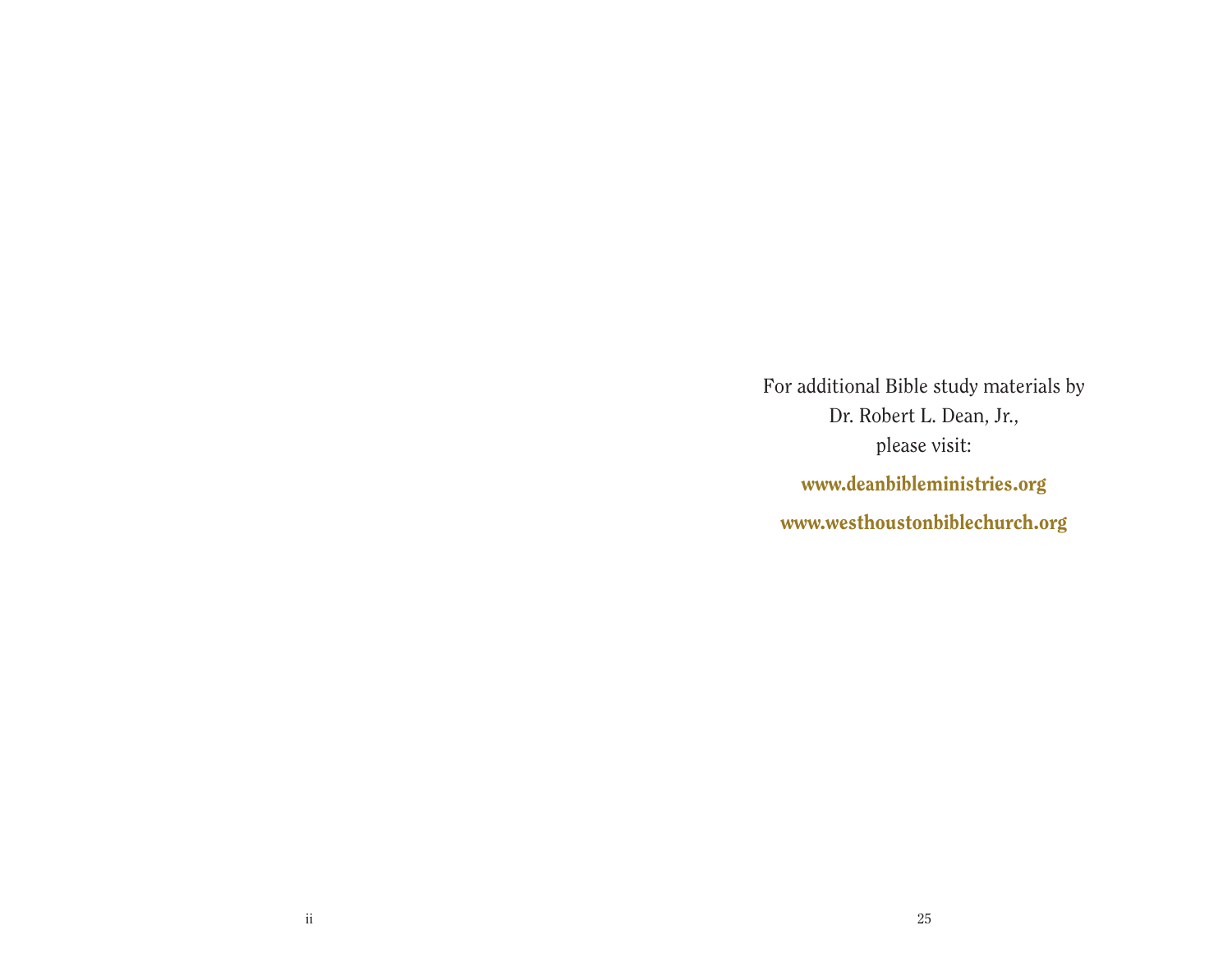

## **Got questions about life?**

In a world where everything seems to be getting worse by the day, are you looking for truth and stability to grab on to? Are you tired of hearing what a Christian should be doing without being given the "nuts and bolts" of how? Or, do you wonder if God even exists and, if so, how to find answers to questions about Him?

Would it surprise you to learn that the Bible is basically a story of God's perfect plan for mankind both here on earth and in eternity? It is as relevant today as it was in the days it was written. Visit www.deanbibleministries.org to view, read about, or listen to God's gracious plan unfold from Genesis to Revelation.

At **deanbibleministries.org** you'll find answers to life's difficult questions and learn about the marvelous love of the Lord Jesus Christ for you. Why don't you visit today?

# **God's Powerful Promises**

Dr. Robert L. Dean, Jr.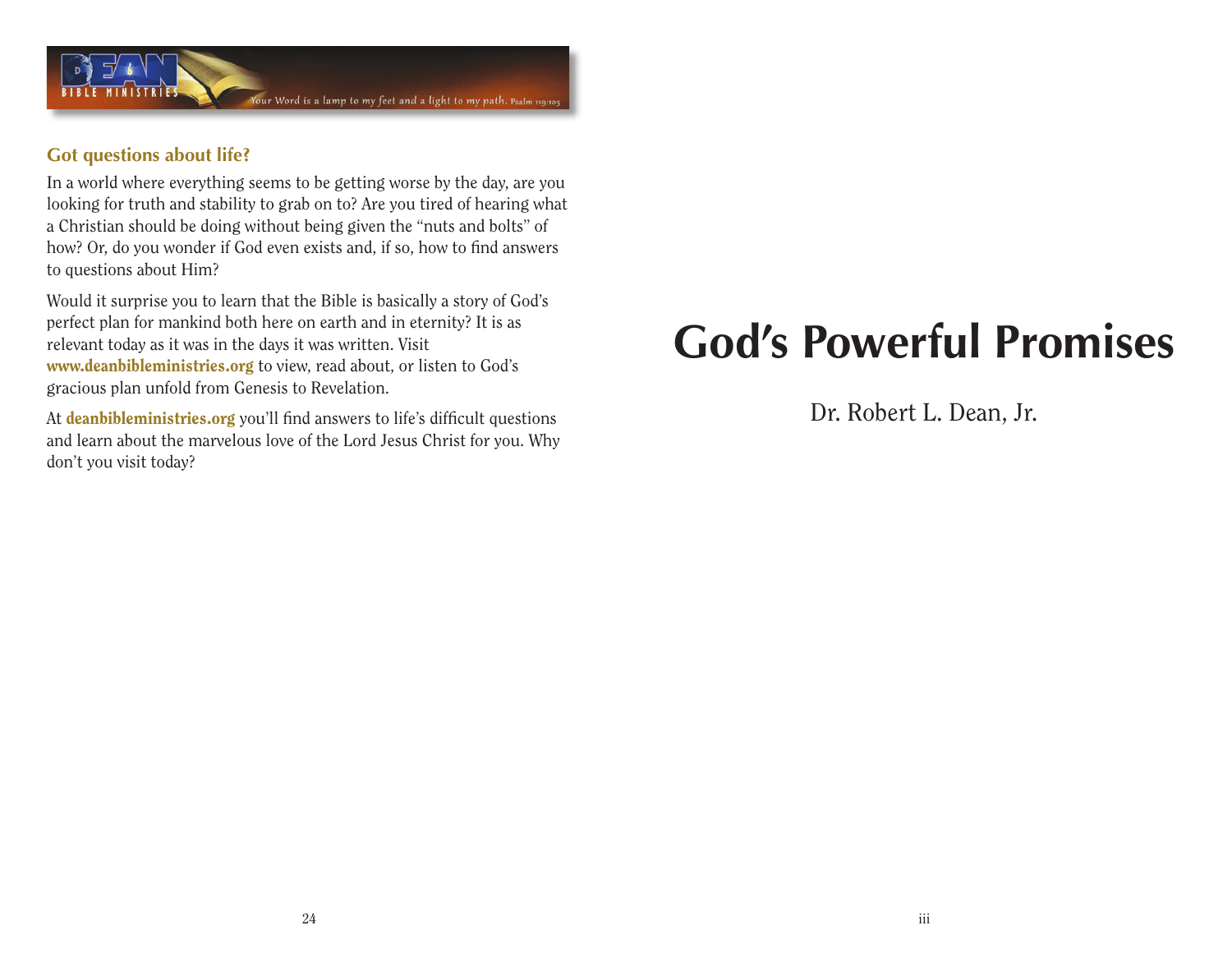Your Favorite Promises/Scriptures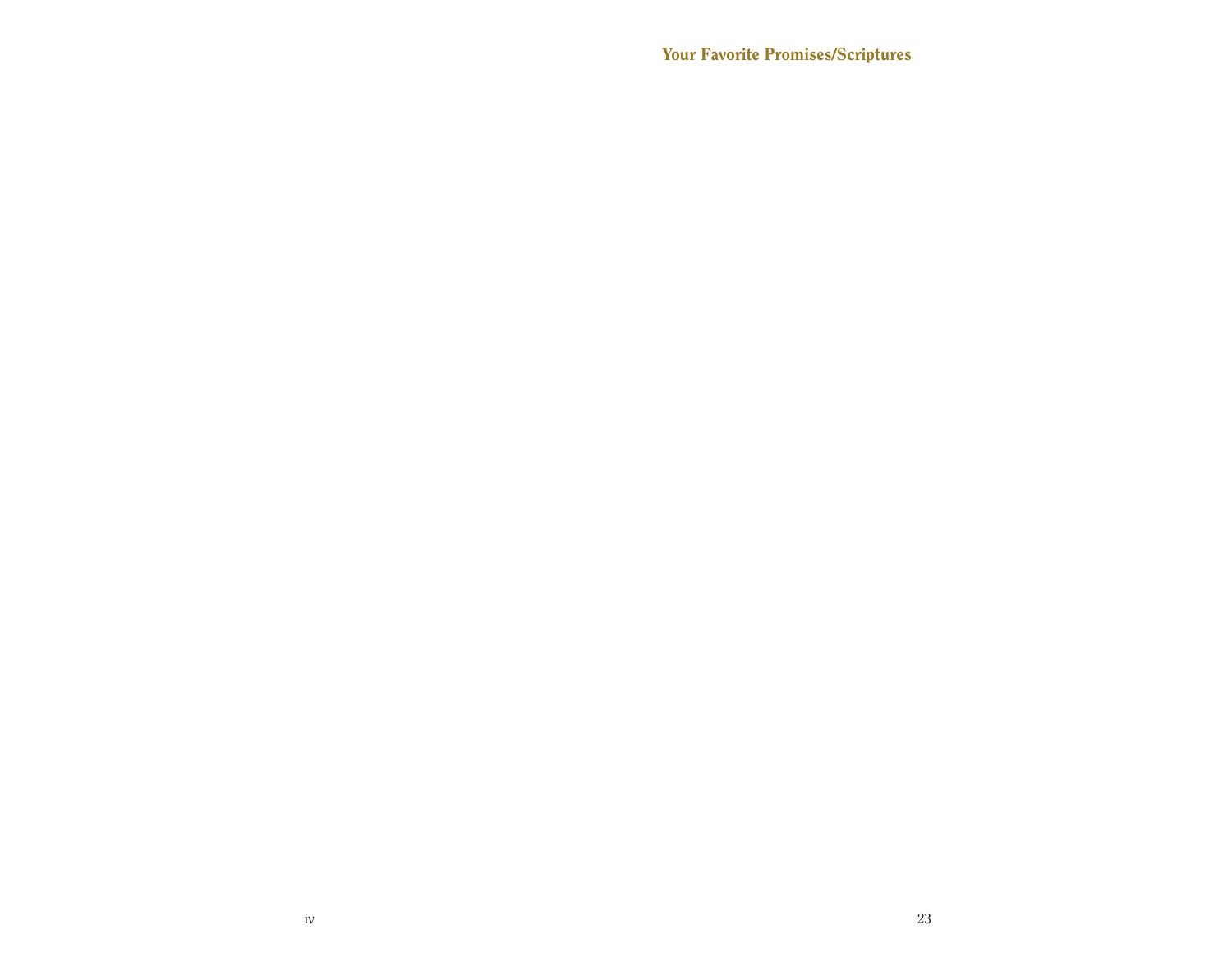# **Grief and Loss**

*"But I do not want you to be ignorant, brethren, concerning those who have fallen asleep, lest you sorrow as others who have no hope. For if we believe that Jesus died and rose again, even so God will bring with Him those who sleep in Jesus."*

1 Thessalonians 4:13–14

*"Now this I say, brethren, that flesh and blood cannot inherit the kingdom of God; nor does corruption inherit incorruption. Behold, I tell you a mystery: We shall not all sleep, but we shall all be changed—in a moment, in the twinkling of an eye, at the last trumpet. For the trumpet will sound, and the dead will be raised incorruptible, and we shall be changed."*

1 Corinthians 15:50–52

*"Precious in the sight of the LORD is the death of His saints."* Psalm 116:15

Copyright © 2016 by Dean Bible Ministries.

All rights reserved. No part of this document may be reproduced or transmitted in any form or by any means, electronic, mechanical, photocopying, recording, or otherwise, without prior written permission of Robert Dean.

Published in the United States of America

Scripture taken from the New King James Version. Copyright © 1979, 1980, 1982 by Thomas Nelson, Inc. Used by permission. All rights reserved.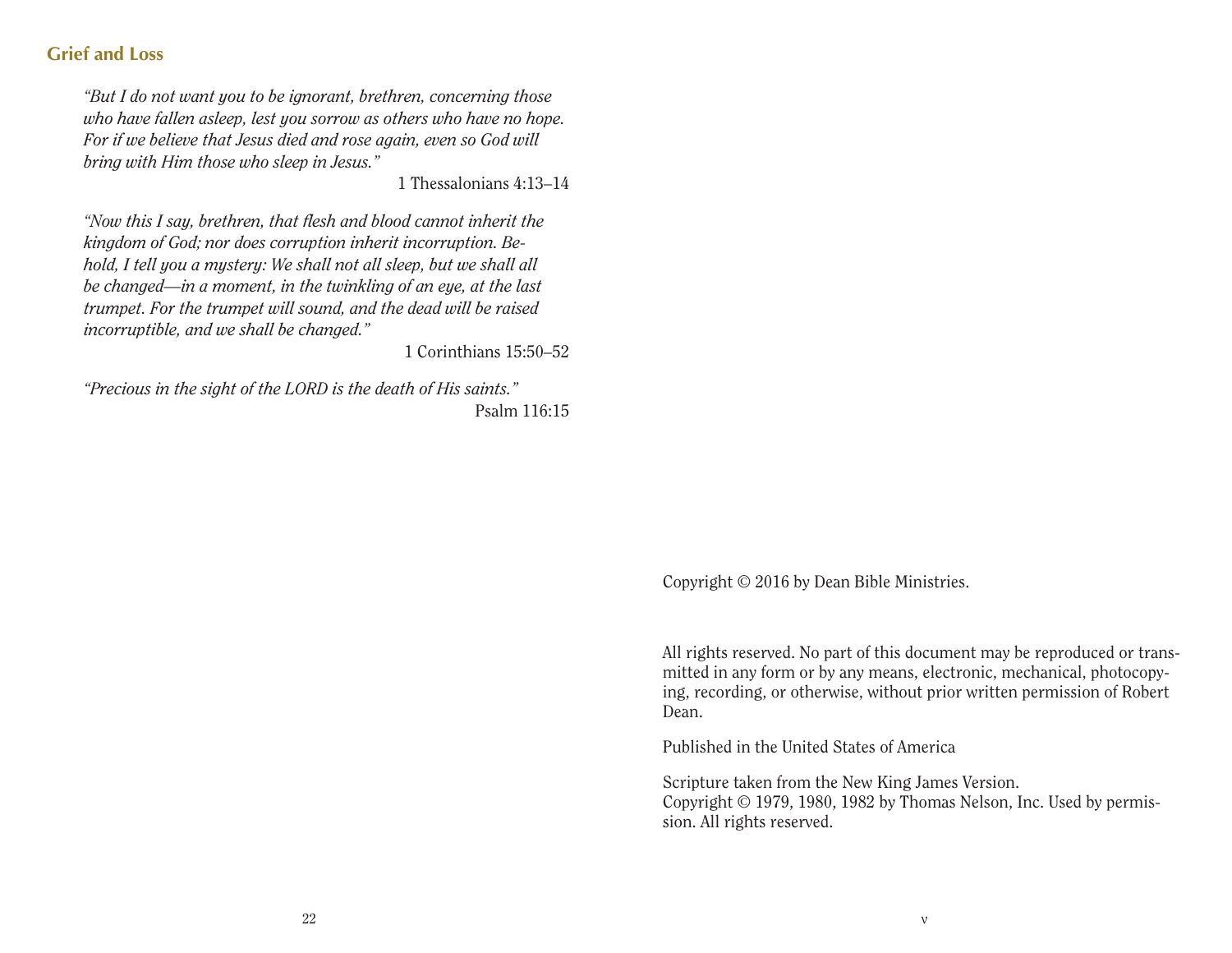*"For the word of God is living and powerful, and sharper than any two-edged sword, piercing even to the division of soul and spirit, and of joints and marrow, and is a discerner of the thoughts and intents of the heart."*

Hebrews 4:12

*"All Scripture is given by inspiration of God, and is profi table for doctrine, for reproof, for correction, for instruction in righteousness, that the man of God may be complete, thoroughly equipped for every good work."*

2 Timothy 3:16–17

*"But as it is written: 'Eye has not seen, nor ear heard, nor have entered into the heart of man the things which God has prepared for those who love Him.' "*

#### 1 Corinthians 2:9

*"I am a stranger in the earth; Do not hide Your commandments from me."*

#### Psalm 119:19

*"Your word is a lamp to my feet and a light to my path."*

Psalm 119:105

*"The grass withers, the flower fades, but the word of our God stands forever."*

#### Isaiah 40:8

*"For with You is the fountain of life; in Your light we see light."* Psalm 36:9

*"The entrance of Your words gives light; it gives understanding to the simple."*

#### Psalm 119:130

*"Sanctify them by Your truth. Your word is truth."*

John 17:17

*"The entirety of Your word is truth, and every one of Your righteous judgments endures forever."*

Psalm 119:160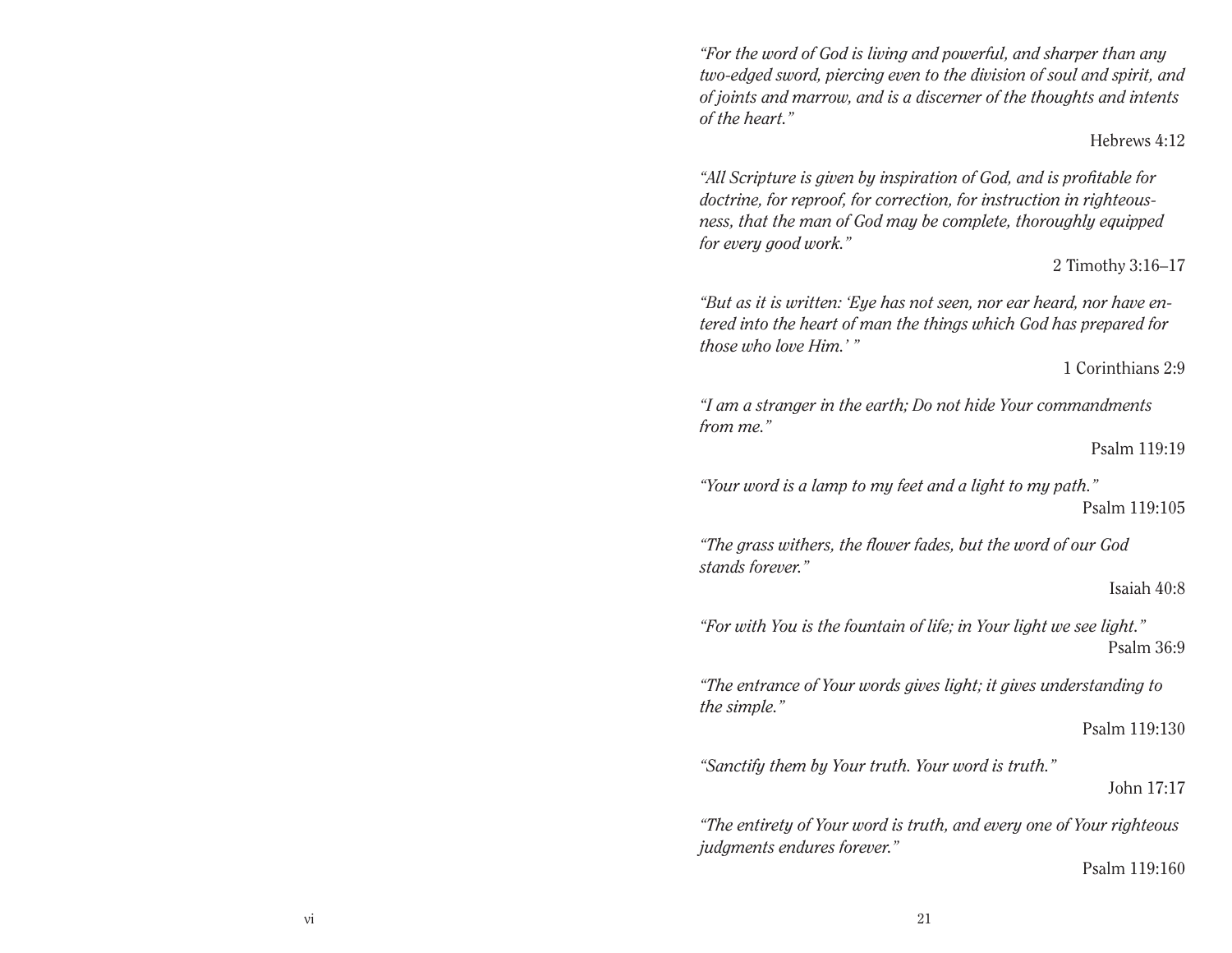20

*"My soul melts from heaviness; strengthen me according to Your word."*

Psalm 119:28

# **Waiting on the Lord**

*"But those who wait on the LORD Shall renew their strength; they shall mount up with wings like eagles, they shall run and not be weary, they shall walk and not faint."*

Isaiah 40:31

*"Wait on the LORD; Be of good courage, and He shall strengthen your heart; Wait, I say, on the LORD!"*

Psalm 27:14

*"I wait for the LORD, my soul waits, and in His word I do hope."* Psalm 130:5

*"Let integrity and uprightness preserve me, for I wait for You."* Psalm 25:21

*"For in You, O LORD, I hope; You will hear, O Lord my God."* Psalm 38:15

*"And now, Lord, what do I wait for? My hope is in You."*

Psalm 39:7

*"Show me Your ways, O LORD; Teach me Your paths. Lead me in Your truth and teach me, for You are the God of my salvation; on You I wait all the day."*

Psalm 25:4–5

*"For we walk by faith, not by sight."*

2 Corinthians 5:7

# **The Word of God**

*"Your word I have hidden in my heart, that I might not sin against You."*

Psalm 119:11

God has made hundreds of wonderful promises to you! That is right, to you. The Bible is not just a book of ancient history or events that involve other people; it is also God's own Word to each one of us. In those pages God made thousands of promises, many are just for you. These are promises you can rely on in every situation and every circumstance of life. God is always faithful; He will never falter or fail to deliver on His promises.

# **What is a Promise?**

A promise is a solemn pledge, an assurance, or a guarantee that someone will do exactly what he says he will do. The quality of this assurance is only as solid as the character of the one who promises and his ability to bring about the results. Humans are incapable of making unbreakable promises because they frequently have flawed characters, insufficient resources, inadequate information, or the inability to control circumstances to fulfill their guarantees. Only God can make an unshakable, unbreakable, unconditional, unchangeable promise. God knows everything and thus knows all the circumstances surrounding His promise and your life. He will not make a promise He cannot keep. He is all-powerful, so He has the ability to accomplish what He promises. In addition, He is perfect righteousness; therefore, He can never, ever go back on His Word once it is given.

How do we know God will keep His Word? We know because God is truth and He never lies (Numbers 23:19). He promised Noah that He would protect him in the flood, and He did. He told Abraham his descendants would be enslaved in Egypt for 400 years, but that He would free them to bring them back to the land God promised Abraham. God did exactly what He promised. He promised Joshua victory over superior armies, and Joshua won. He promised to protect David and make him king. Though Saul did all he could to murder David, David was never harmed. Above all, God promised Israel a Messiah, a Savior, who would save the world from sin. And God fulfilled that promise as well. God fulfilled all of these promises and many more.

Some of the hundreds, if not thousands, of promises in the Bible are for specific individuals in specific situations: promises to Noah or Abraham or Moses. Others are for specific groups of people and were fulfilled in times past. Many promises are timeless guarantees embodying eternal principles that can be relied upon constantly by all of God's people down through the centuries. These are the promises contained in this booklet.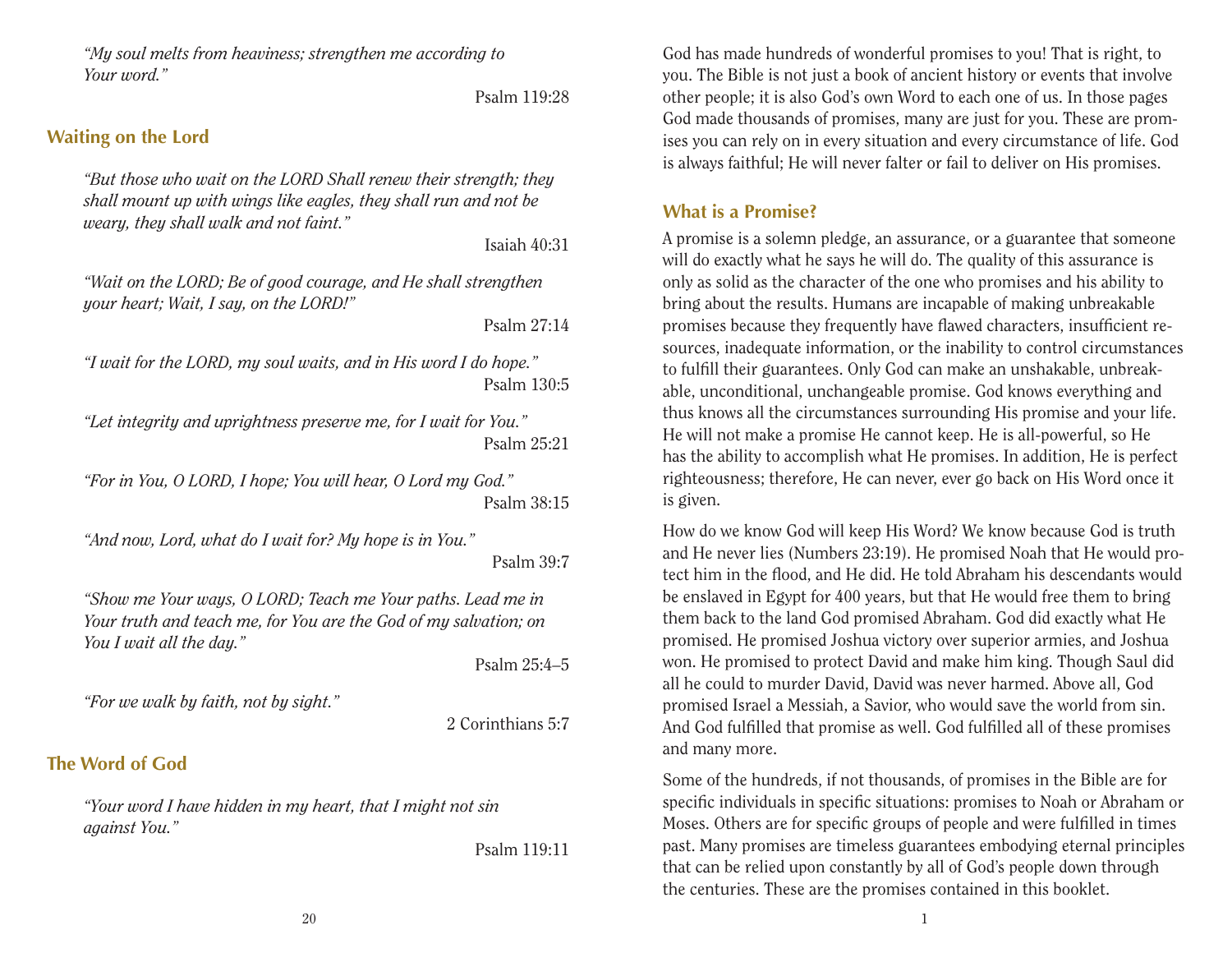## **The Promise of All Promises**

We cannot hold God to a promise if we are not the one to whom He has made the promise. The pledges God makes to man are, with one exception, promises He makes to those who are in His family. The exception relates to those promises God makes about how to become a member of His family. Joining God's family is not a matter of physical birth, racial heritage, moral excellence, spiritual sensitivity, denominational association, or anything else we accomplish. God does not adopt us on the basis of our talent, position, social standing, accomplishments, intelligence, or birth. From the wealthy to the poor, from the mighty and powerful to the weak and simple, all enter into God's family the same way. The clearest promise of this is found in the fourth gospel of the New Testament, the Gospel of John.

*"But as many as received Him [Jesus Christ], to them He gave the right to become children of God, to those who believe in His name:"*  John 1:12

*When the Apostle John penned his Gospel, he began with a brief introduction telling his readers that Jesus of Nazareth was in fact eternal deity who "became flesh and dwelt among us".* 

John 1:14

Those who receive Him are those who believe Jesus is who He claimed to be—the Son of God who provided eternal salvation by dying for our sins.

The reason the eternal, perfect, second Person of the Trinity became a man was because the human race was spiritually helpless and hopeless. Every one of us is born separated from God because of sin. The Bible calls this spiritual death. We are born physically alive, but spiritually dead (Ephesians 2:1).

Sin is often misunderstood today. It is not restricted to some horrible, unimaginable act; neither is it to be identified as simply some socially unacceptable behavior or belief. Though these may be sins, sin is much more insidious and subtle. The words for sin in the original languages of the Bible mean to "miss the mark." Sin is any word, thought, or deed that "misses the mark" of the perfect character of God. Sin occurs when man disobeys his Creator and seeks to live independently of Him. We must all

*"Now this is the confi dence that we have in Him, that if we ask anything according to His will, He hears us. And if we know that He hears us, whatever we ask, we know that we have the petitions that we have asked of Him."*

1 John 5:14–15

## **Strength**

*"He gives power to the weak, and to those who have no might He increases strength."*

Isaiah 40:29

*"These things I have spoken to you, that in Me you may have peace. In the world you will have tribulation; but be of good cheer, I have overcome the world."*

John 16:33

*"For with God nothing will be impossible."*

Luke 1:37

*"The LORD is good, a stronghold in the day of trouble; and He knows those who trust in Him."*

Nahum 1:7

*"Trust in the LORD with all your heart, and lean not on your own understanding; in all your ways acknowledge Him, and He shall direct your paths."*

#### Proverbs 3:5–6

*"I will love You, O LORD, my strength. The LORD is my rock and my fortress and my deliverer; My God, my strength, in whom I will trust; My shield and the horn of my salvation, my stronghold."* Psalm 18:1–2

*"God is our refuge and strength, a very present help in trouble. Therefore we will not fear, even though the earth be removed, and though the mountains be carried into the midst of the sea; though its waters roar and be troubled, Though the mountains shake with its swelling."*

Psalm 46:1–3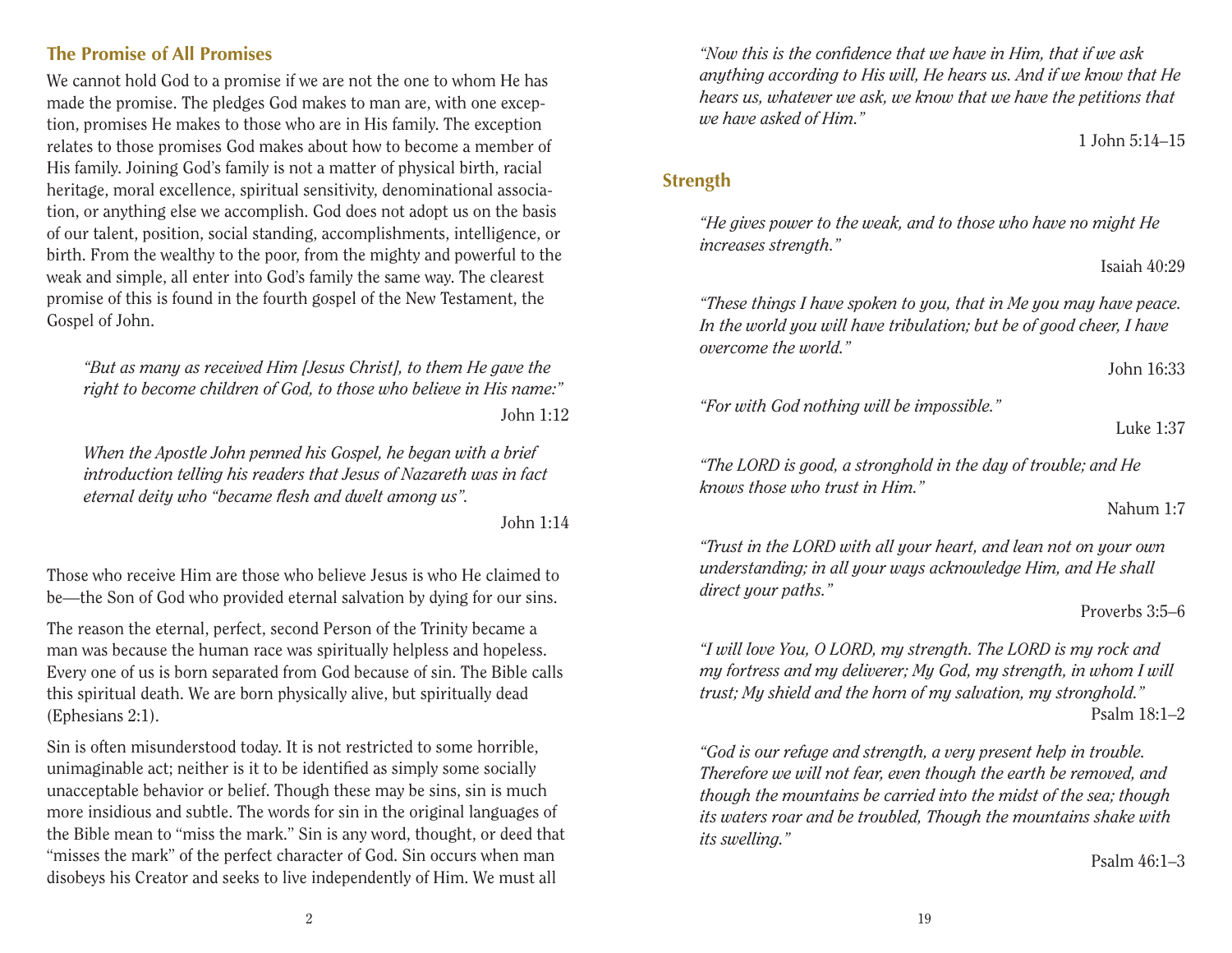*"In Him we have redemption through His blood, the forgiveness of sins, according to the riches of His grace."*

Ephesians 1:7

## **Power of Prayer**

*"If I regard iniquity in my heart, The Lord will not hear."* Psalm 66:18

*"It shall come to pass that before they call, I will answer; and while they are still speaking, I will hear."*

Isaiah 65:24

*"This poor man cried out, and the LORD heard him, and saved him out of all his troubles. The eyes of the LORD are on the righteous, and His ears are open to their cry. The righteous cry out, and the LORD hears, and delivers them out of all their troubles."*

Psalm 34:6, 15, 17

*"Pray without ceasing."*

1 Thessalonians 5:17

*"Call to Me, and I will answer you, and show you great and mighty things, which you do not know."*

Jeremiah 33:3

*"The LORD is near to all who call upon Him, to all who call upon Him in truth."*

Psalm 145:18

*"Until now you have asked nothing in My name. Ask, and you will receive, that your joy may be full."*

John 16:24

*"And whatever things you ask in prayer, believing, you will receive."* Matthew 21:22

"Ask, and it will be given to you; seek, and you will find; knock, and *it will be opened to you. For everyone who asks receives, and he who*  seeks finds, and to him who knocks it will be opened."

Matthew 7:7–8

acknowledge that we have sinned, but beyond that we must recognize that we were born into this state of sin. We were all born sinners.

*"For all have sinned and fall short of the glory of God,"* 

Romans 3:23

Since we were all born spiritually dead, this status must be changed. We cannot do anything to save ourselves because of our spiritual death. Only God can do this. This change from spiritual death to spiritual life is called regeneration or being "born again."

*"Not by works of righteousness which we have done, but according to His mercy He saved us, through the washing of regeneration and renewing of the Holy Spirit,"*

Titus 3:5

Jesus Himself explains what is meant by being born again in a conversation with a man called Nicodemus. Nicodemus was a well-known Pharisee and teacher of the Bible at the time of Jesus. He heard about the miracles Jesus performed and what Jesus taught and knew these miracles were signs prophesied in the Old Testament about the Messiah, God's promised Savior for all mankind. Nicodemus went to see Jesus to find out the truth for himself.

Like many people who are not exactly sure where to begin when asking questions about spiritual things, Nicodemus began by simply telling Jesus that he recognized from His miracles that Jesus was from God. To this Jesus gave a reply that went to the heart of the matter.

*"Jesus answered and said to him, 'Most assuredly, I say to you, unless one is born again, he cannot see the kingdom of God.' "*

John 3:3

Jesus explained to Nicodemus that a person was born again by believing in Jesus, trusting that Jesus could save him from his sins. Using the Old Testament Messianic title "Son of Man" to refer to Himself, Jesus said, "even so must the Son of Man be lifted up [crucified], that whoever believes in Him should not perish but have eternal life," (John 3:14–15). This is God's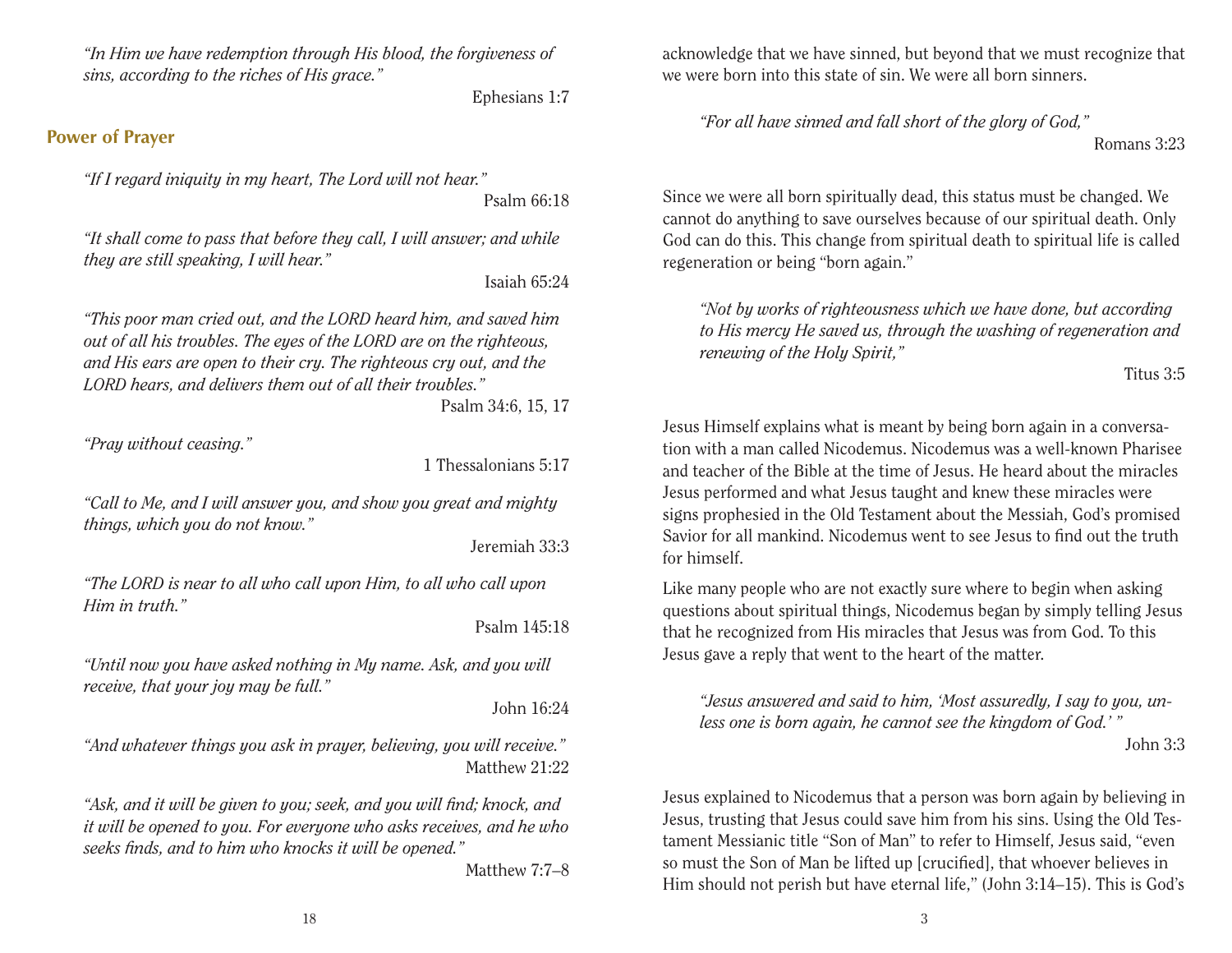wonderful promise of salvation. He would provide a solution for the sinful human race, available to all, but not based on human ability, privilege, power, position, or religious ritual, but on simply accepting a free gift. We accept that gift by believing that Jesus Christ died on the cross for our sins. As a result of trusting in Christ, God gives us new life, eternal life, and makes us spiritually alive. If you have never trusted Christ as your Savior, perhaps this is the time for you to do so. Here are just a few of the promises God has made to you about giving you salvation.

*"For the Son of Man has come to seek and to save that which was lost."* 

Luke 19:10

*"For God so loved the world that He gave His only begotten Son, that whoever believes in Him should not perish but have everlasting life."*  John 3:16

*"Believe on the Lord Jesus Christ, and you will be saved,"* Acts 16:31

*"But God demonstrates His own love toward us, in that while we were still sinners, Christ died for us."*

Romans 5:8

*"Come to Me, all you who labor and are heavy laden, and I will give you rest."*

Matthew 11:28

*"Jesus said to her, 'I am the resurrection and the life. He who believes in Me, though he may die, he shall live. And whoever lives and believes in Me shall never die. Do you believe this?' "*

John 11:25–26

*"Jesus said to him, 'I am the way, the truth, and the life. No one comes to the Father except through Me'."*

John 14:6

*"God is our refuge and strength, a very present help in trouble. Therefore we will not fear, even though the earth be removed, and though the mountains be carried into the midst of the sea; though its waters roar and be troubled, Though the mountains shake with its swelling."*

Psalm 46:1–3

### **Forgiveness**

*"If we confess our sins, He is faithful and just to forgive us our sins and to cleanse us from all unrighteousness."*

1 John 1:9

*"I, even I, am He who blots out your transgressions for My own sake; and I will not remember your sins."*

Isaiah 43:25

*"As far as the east is from the west, so far has He removed our transgressions from us."*

#### Psalm 103:12

*"Though your sins are like scarlet, they shall be as white as snow; though they are red like crimson, they shall be as wool."*

Isaiah 1:18

*"But He was wounded for our transgressions, He was bruised for our iniquities; the chastisement for our peace was upon Him, and by His stripes we are healed. All we like sheep have gone astray; we have turned, every one, to his own way; and the LORD has laid on Him the iniquity of us all."*

Isaiah 53:5–6

*"For the Lord will not cast off forever. Though He causes grief, yet He will show compassion according to the multitude of His mercies.*  For He does not afflict willingly, nor grieve the children of men." Lamentations 3:31–33

*"Keeping mercy for thousands, forgiving iniquity and transgression and sin,"*

Exodus 34:7a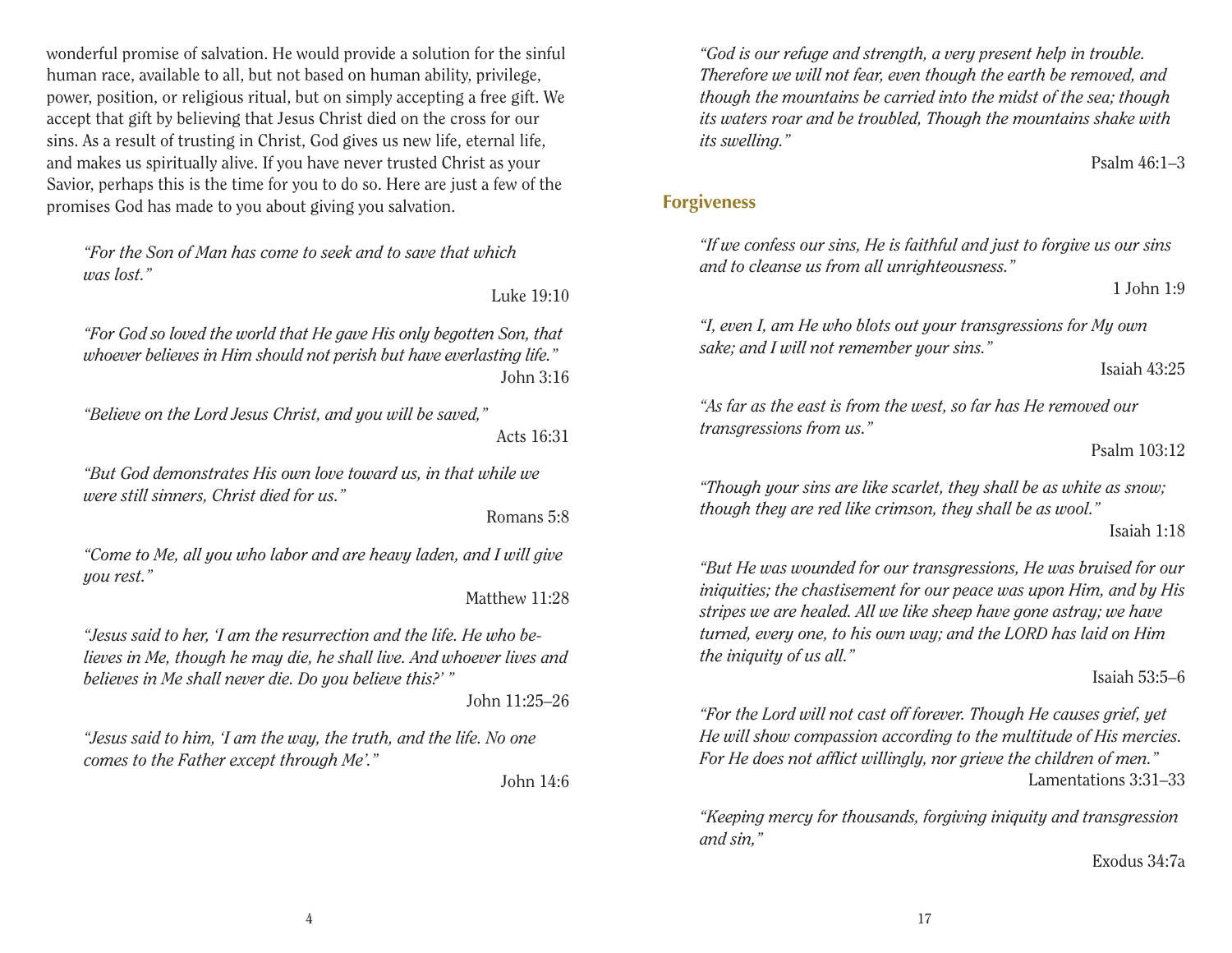*"Fear not, for I am with you; be not dismayed, for I am your God. I will strengthen you, Yes, I will help you, I will uphold you with My righteous right hand."*

Isaiah 41:10

*"And the LORD, He is the One who goes before you. He will be with you, He will not leave you nor forsake you; do not fear nor be dismayed."*

Deuteronomy 31:8

*"Do not be afraid. Stand still, and see the salvation of the LORD, which He will accomplish for you today."*

Exodus 14:13a

*"Do not let your heart faint, do not be afraid, and do not tremble or be terrified because of them; for the LORD your God is He who goes with you, to fight for you against your enemies, to save you.*" Deuteronomy 20:3b-4

*"For God has not given us a spirit of fear, but of power and of love and of a sound mind."*

2 Timothy 1:7

*"The LORD is my light and my salvation; whom shall I fear? The LORD is the strength of my life; of whom shall I be afraid?"* Psalm 27:1

*"For in the time of trouble He shall hide me in His pavilion; in the secret place of His tabernacle He shall hide me; He shall set me high upon a rock."*

Psalm 27:5

*"I will both lie down in peace, and sleep; for You alone, O LORD, make me dwell in safety."*

Psalm 4:8

*"Whenever I am afraid, I will trust in You. In God, I will praise His word, in God I have put my trust; I will not fear. What can flesh do to me?"* Psalm 56:3–4

*"But these [the signs in the 'Gospel of John'] are written that you may believe that Jesus is the Christ, the Son of God, and that believing you may have life in His name."*

John 20:31

*"He who believes in Him is not condemned; but he who does not believe is condemned already, because he has not believed in the name of the only begotten Son of God."*

### John 3:18

*"He who believes in the Son has everlasting life; and he who does not believe the Son shall not see life, but the wrath of God abides on him."*

John 3:36

*"Nor is there salvation in any other, for there is no other name [Jesus] under heaven given among men by which we must be saved."* Acts 4:12

*"For by grace you have been saved through faith, and that not of yourselves; it is the gift of God, not of works, lest anyone should boast."*

Ephesians 2:8–9

*"Therefore, having been justified by faith, we have peace with God through our Lord Jesus Christ,"*

#### Romans 5:1

*"And this is the testimony: that God has given us eternal life, and this life is in His Son. He who has the Son has life; he who does not have the Son of God does not have life."*

#### 1 John 5:11–12

*"Being justified freely by His grace through the redemption that is in Christ Jesus, whom God set forth as a propitiation by His blood, through faith, to demonstrate His righteousness, because in His forbearance God had passed over the sins that were previously committed,"*

Romans 3:24–25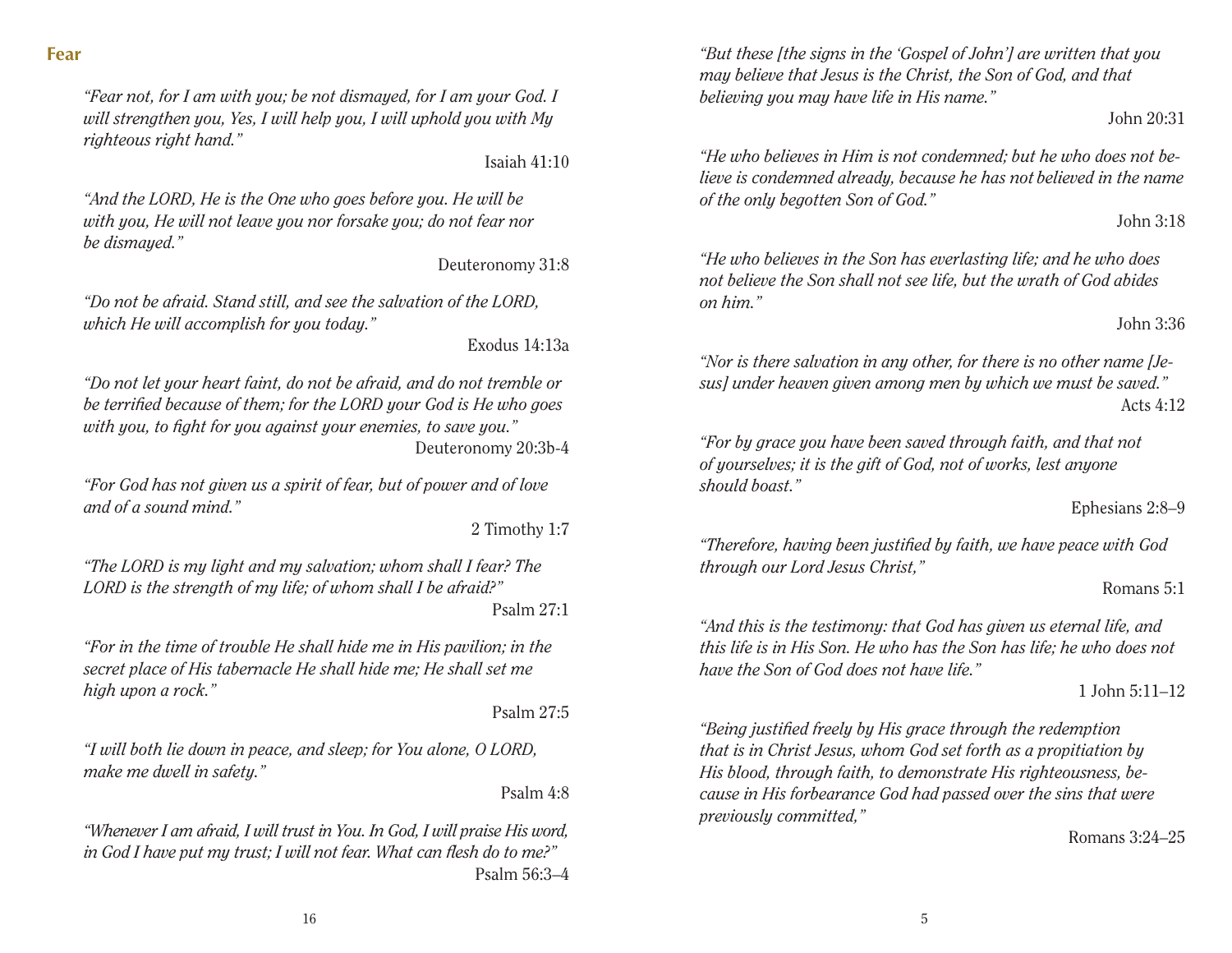## **What Happens After Salvation?**

After salvation each of us is like a newborn. And just like a baby must begin to grow, so must we. Spiritual growth is very similar to physical growth. We must take in healthy nourishment to develop spiritually. We must learn to walk. Just as infants stumble and fall as they learn to stand up and walk, so Christians will also stumble and fall spiritually, which means we will still sin. We have new life in Christ, but we still have our same sin nature and will continue to commit many of the same sins we have committed. However, we must remember that Jesus Christ already paid the penalty for those sins on the cross. This means we cannot lose our salvation. We can be assured that since we did nothing to be saved, we can do nothing to lose that salvation. Many promises in the Bible assure us that we arc eternally secure in our salvation because Christ paid for all of our sins on the cross.

## **Assurance of Salvation**

*"Now to Him who is able to keep you from stumbling, and to make you stand in the presence of His glory blameless with great joy,"* Jude 1:24

*"And I give eternal life to them, and they shall never perish; and no one shall snatch them out of My hand. My Father; who has given them to Me, is greater than all; and no one is able to snatch them out of the Father's hand."*

John 10:28–29

*"Hence, also, He is able to save forever those who draw near to God through Him, since He always lives to make intercession for them."* Hebrews 7:25

*"To obtain an inheritance which is imperishable and undefi led and will not fade away, reserved in heaven for you, who are protected by the power of God through faith for a salvation ready to be revealed in the last time."*

1 Peter 1:4–5

*"For this reason I also suffer these things, but I am not ashamed; for I know whom I have believed and I am convinced that He is able to guard what I have entrusted to Him until that day."*

2 Timothy 1:12

*"And my God shall supply all your need according to His riches in glory by Christ Jesus."*

Philippians 4:19

*"Forever, O LORD, Your word is settled in heaven. Your faithfulness endures to all generations; You established the earth, and it abides. They continue this day according to Your ordinances, for all are Your servants."*

Psalm 119:89–91

*"The LORD is my shepherd; I shall not want."*

Psalm 23:1

*"For the LORD loves justice, and does not forsake His saints; they are preserved forever,"*

Psalm 37:28

*"Let your conduct be without covetousness; be content with such things as you have. For He Himself has said, 'I will never leave you nor forsake you.' "*

Hebrews 13:5

# **Trust in God**

*"Delight yourself also in the LORD, and He shall give you the desires of your heart. Commit your way to the LORD, trust also in Him, and He shall bring it to pass."*

Psalm 37:4–5

*"Trust in the LORD with all your heart, and lean not on your own understanding; in all your ways acknowledge Him, and He shall direct your paths."*

Proverbs 3:5–6

*"You will keep him in perfect peace, whose mind is stayed on You, because he trusts in You. Trust in the LORD forever, for in Yahweh, the LORD, is everlasting strength."*

Isaiah 26:3–4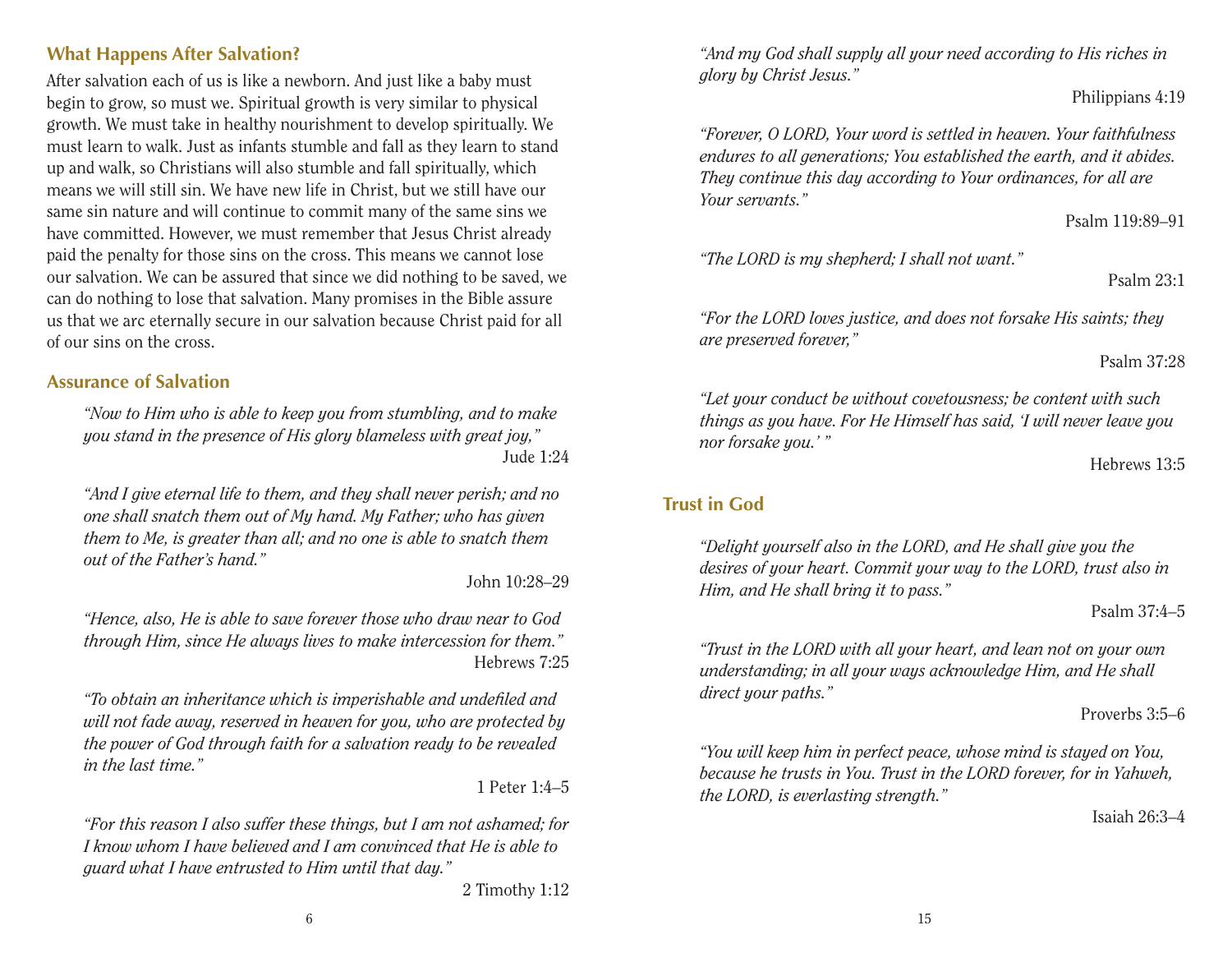*"Blessed be the God and Father of our Lord Jesus Christ, the Father of mercies and God of all comfort, who comforts us in all our tribulation, that we may be able to comfort those who are in any trouble, with the comfort with which we ourselves are comforted by God."* 2 Corinthians 1:3–4

*"Come to Me, all you who labor and are heavy laden, and I will give you rest. Take My yoke upon you and learn from Me, for I am gentle and lowly in heart, and you will find rest for your souls. For My yoke is easy and My burden is light."*

Matthew 11:28–30

*"He heals the brokenhearted and binds up their wounds."* Psalm 147:3

*"In the multitude of my anxieties within me, Your comforts delight my soul."*

Psalm 94:19

*"And God will wipe away every tear from their eyes; there shall be no more death, nor sorrow, nor crying. There shall be no more pain, for the former things have passed away."*

Revelation 21:4

## **God's Faithfulness**

*"I have been young, and now am old; yet I have not seen the righteous forsaken, nor his descendants begging bread."*

Psalm 37:25

*"Through the LORD's mercies we are not consumed, because His compassions fail not. They are new every morning; Great is Your faithfulness."*

Lamentations 3:22–23

*"When you pass through the waters, I will be with you; and through the rivers, they shall not overflow you. When you walk through the fire, you shall not be burned, nor shall the flame scorch you.*"

Isaiah 43:2

*"For I am persuaded that neither death nor life, nor angels nor principalities nor powers, nor things present nor things to come, nor height nor depth, nor any other created thing, shall be able to separate us from the love of God which is in Christ Jesus our Lord."* Romans 8:38–39

*"The LORD redeems the soul of His servants, and none of those who trust in Him shall be condemned."*

Psalm 34:22

Though we are secure in our salvation; nevertheless, when we sin, our fellowship or ongoing rapport with God is broken. Just as disobedience by a child affects the relationship with the parent, so our sin hinders our relationship with God. However, since those sins are completely paid for by Christ on the Cross, forgiveness or recovery is based on His finished work on the cross. God simply says that we are to admit our wrongdoing to Him, and we are instantly forgiven. This promise is one of the most important promises for the Christian way of life.

*"If we confess our sins, He is faithful and just to forgive us our sins and to cleanse us from all unrighteousness."*

1 John 1:9

"Confess" means to admit or to acknowledge that we have committed a sin. God's grace is so bountiful that He not only forgives the sins we admit or acknowledge, but also the ones we do not remember or do not even know are sins.

When we are in fellowship with God the Father; God the Holy Spirit is the active Agent of our spiritual growth working together with the Word of God.

*"As newborn babes, desire the pure milk of the word, that you may grow thereby,"*

1 Peter 2:2

*"But grow in the grace and knowledge of our Lord and Savior Jesus Christ. To Him be the glory both now and forever."*

2 Peter 3:18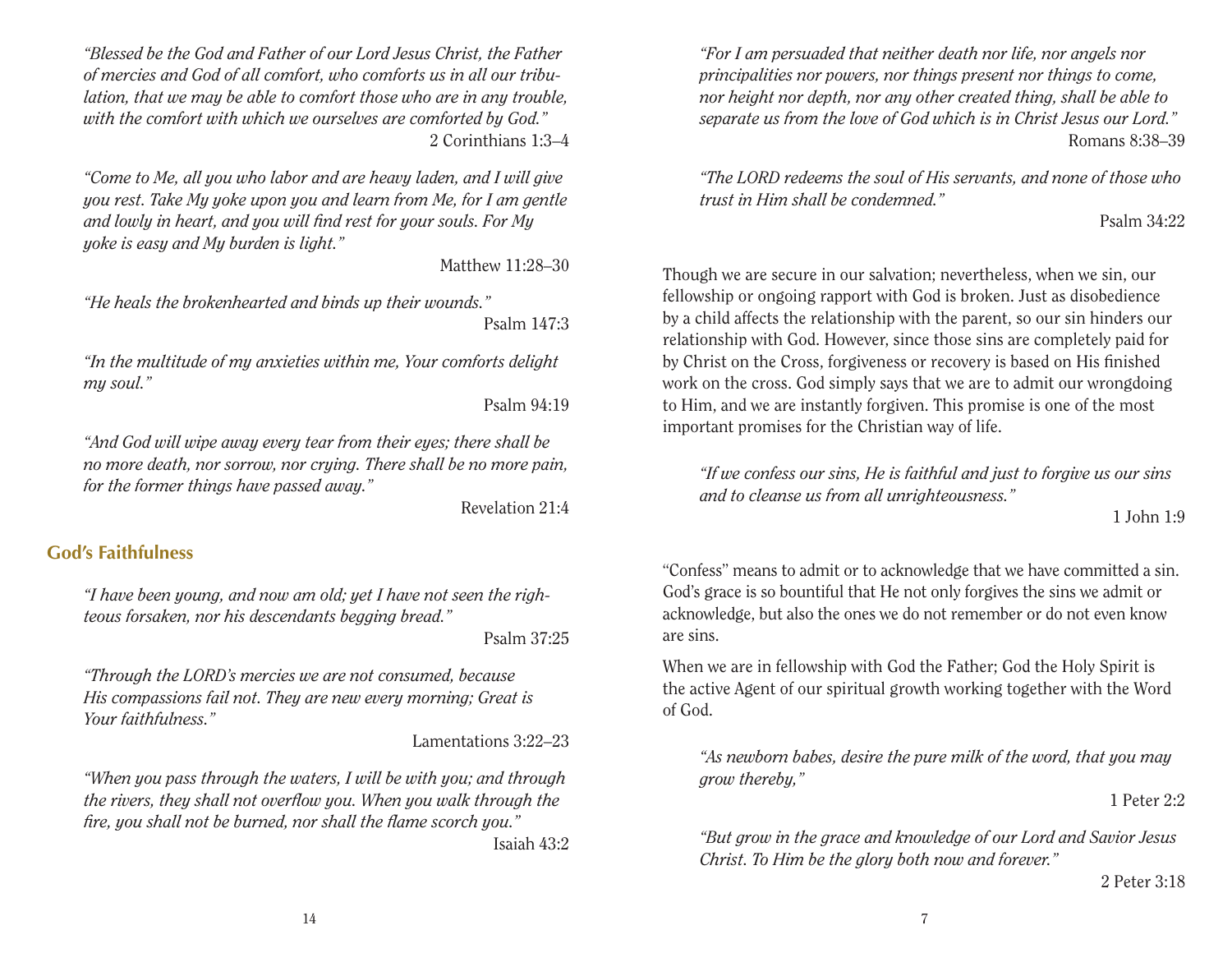As you study the Bible, you will become more and more familiar with the glorious promises which God has given to us. As we learn these promises, they, too, are used by God the Holy Spirit to produce growth in us.

*"His divine power has given to us all things that pertain to life and godliness, through the knowledge of Him who called us by glory and virtue, by which have been given to us exceedingly great and precious promises, that through these you may be partakers of the divine nature, having escaped the corruption that is in the world through lust."*

2 Peter 1:3–4

# **Claiming God's Promises**

To claim a promise means that we are holding God to a promise He has made to us in His Word. We trust Him to keep His Word. In effect we are saying, "God, you promised me this. Now I am telling you I believe your promise and am confident you will fulfill it."

God is faithful and will always fulfill His promises whether we claim them or not. But when we claim them in times of adversity, then we remind ourselves of God's promises, His eternal principles, and His promised care, strength, and guidance. This process begins by focusing our faith on a specific promise of God.

Faith always focuses on an object. Trusting God is not faith in faith, but faith in specific revealed statements in the Word of God. In times of difficulty and heartache, we stabilize our thoughts and emotions by focusing on God's unchanging Word and His immutable character. The first step is to make sure that we have these promises and principles stored in our soul, so we can apply them when we need them.

The second step is to think through the promise. This is what the Bible means by meditation: to concentrate on God's Word and what the verses mean. To do this, we should read through the promise in its scriptural context. We should think about what the promise states, examine the reasoning and the basis of the promise. Often a promise is grounded on an aspect of the character of God—His love, His omnipotence, His righteousness, His justice, or His omniscience. For example, many promises encompass a rationale that God has known about our problems through all eternity. In His omnipotence, He is greater than any trauma or

*"In everything give thanks; for this is the will of God in Christ Jesus for you."*

1 Thessalonians 5:18

*"God is not a man, that He should lie, nor a son of man, that He should repent. Has He said, and will He not do? Or has He spoken, and will He not make it good?"*

Numbers 23:19

# **God's Comfort**

*"When you pass through the waters, I will be with you; and through the rivers, they shall not overflow you. When you walk through the fire, you shall not be burned, nor shall the flame scorch you.*"

Isaiah 43:2

*"Therefore the LORD will wait, that He may be gracious to you; and therefore He will be exalted, that He may have mercy on you. For the LORD is a God of justice; blessed are all those who wait for Him."*

#### Isaiah 30:18

*"You are my hiding place; You shall preserve me from trouble; You shall surround me with songs of deliverance."*

Psalm 32:7

*"No temptation has overtaken you except such as is common to man; but God is faithful, who will not allow you to be tempted beyond what you are able, but with the temptation will also make the way of escape, that you may be able to bear it."*

1 Corinthians 10:13

*"Now to Him who is able to do exceedingly abundantly above all that we ask or think, according to the power that works in us,"* Ephesians 3:20

*"Beloved, do not think it strange concerning the fiery trial which is to try you, as though some strange thing happened to you; but rejoice to the extent that you partake of Christ's sufferings, that when His glory is revealed, you may also be glad with exceeding joy."* 1 Peter 4:12–13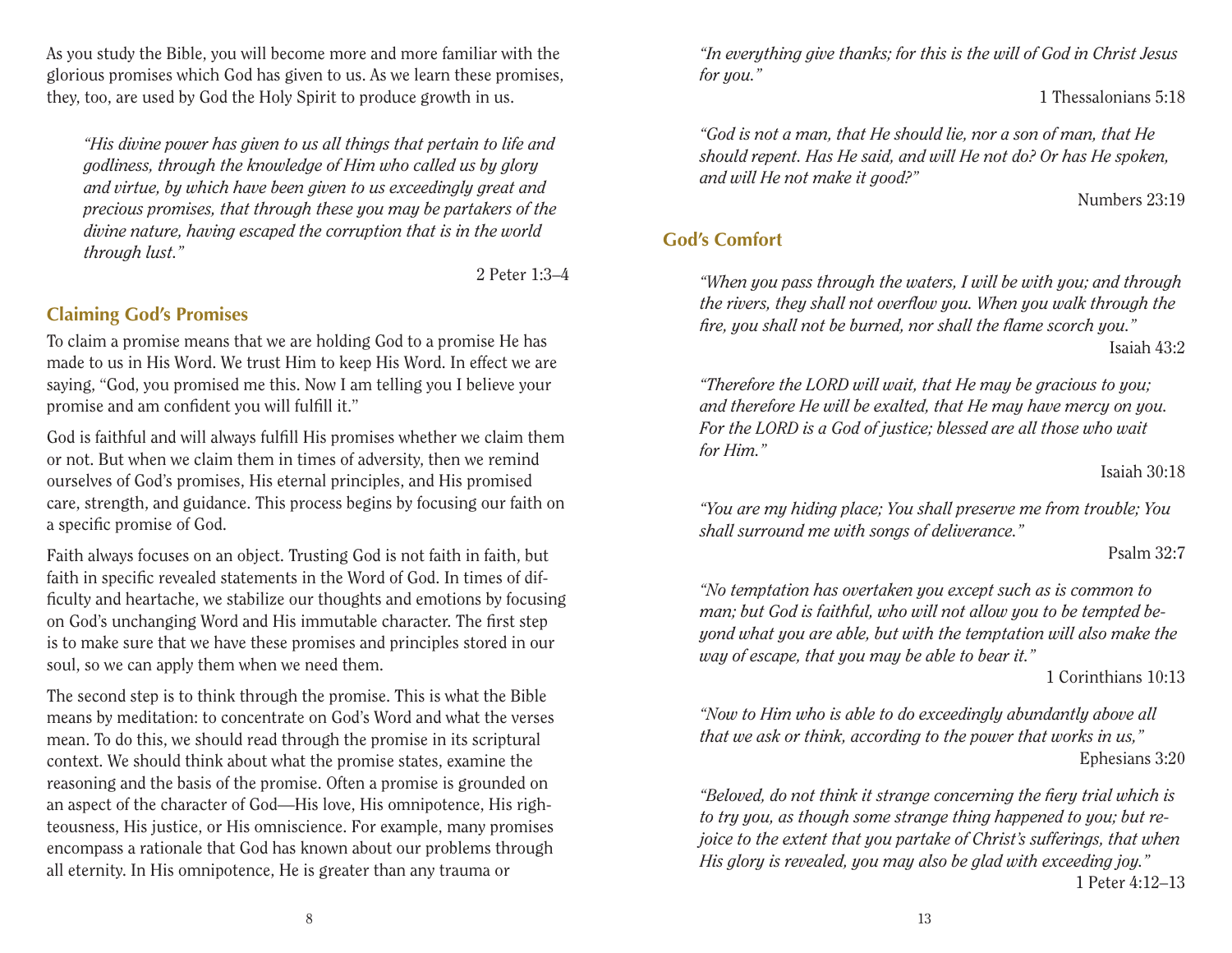*"Peace I leave with you, My peace I give to you; not as the world gives do I give to you. Let not your heart be troubled, neither let it be afraid."*

## John 14:27

*"Be anxious for nothing, but in everything by prayer and supplication, with thanksgiving, let your requests be made known to God; and the peace of God, which surpasses all understanding, will guard your hearts and minds through Christ Jesus."*

## Philippians 4:6–7

*"And the LORD, He is the One who goes before you. He will be with you, He will not leave you nor forsake you; do not fear nor be dismayed."*

Deuteronomy 31:8

*"Cast your burden on the LORD, and He shall sustain you; He shall never permit the righteous to be moved."*

#### Psalm 55:22

*"And we know that all things work together for good to those who love God, to those who are the called according to His purpose."* Romans 8:28

*"We are hard-pressed on every side, yet not crushed; we are perplexed, but not in despair; persecuted, but not forsaken; struck down, but not destroyed."*

2 Corinthians 4:8–9

# **God's Character**

*"He is the Rock, His work is perfect; for all His ways are justice, a God of truth and without injustice; righteous and upright is He."* Deuteronomy 32:4

*"If God is for us, who can be against us?"*

Romans 8:31b

*"Jesus Christ is the same yesterday, today, and forever."* Hebrews 13:8 obstacle we face in life. In His grace, He has freely provided for us: therefore, "If God is for us, who can be against us?" (Romans 8:31b).

One particular promise familiar to many is 1 Peter 5:7 "Casting all your care upon Him for He cares for you." If we look at the context, we can think through the promise. Beginning in 1 Peter 5:5, Peter writes, "Likewise you younger submit yourselves to your elders. Yes, all of you be submissive to one another, and be clothed with humility, for 'God resists the proud, but gives grace to the humble.' "

Peter commands the young to be oriented to authority. This is the essence of humility: to be properly oriented to the authority God has set over you in the home, in the workplace, in the church, "because God resists the proud, but gives grace to the humble." Then verses six and seven state, "Therefore, humble yourselves under the mighty hand of God that He may exalt you in due time, by casting all your care upon Him, for He cares for you." The promise informs us how to humble ourselves. "By casting all our cares upon Him," we let Him care for us. The rationale underlying the promise develops the thought of God's steadfast love and care for the believer. Therefore, we should put our worries and concerns on Him; let God handle the situation in His time and then relax about it.

This promise is frequently used in times of stress, anxiety, worry, and concern. However, the passage goes on to say in 1 Peter 5:8, "be sober, be vigilant, because your adversary, the devil, walks about like a roaring lion, seeking whom he may devour." And what was the devil's primary sin? Arrogance.

He wanted to replace God and to be worshipped as God. The subject of 1 Peter 5 is the importance of being under the authority of God, of not being arrogant. To avoid arrogant self-reliance, we are told to cast our cares on Him because He cares for us.

By understanding the details of the promise, we can develop the underlying rationale for the promise, the doctrinal basis for the promise, which is God's love for each of us as His children, members of His royal family. Because God cares and is infinitely more capable of handling our problems, we conclude that we need to stop worrying about the details of life. Put it in the Lord's hands and leave it there.

In the following pages are a number of God's promises, categorized according to topic, which you can use and apply to the appropriate situation.